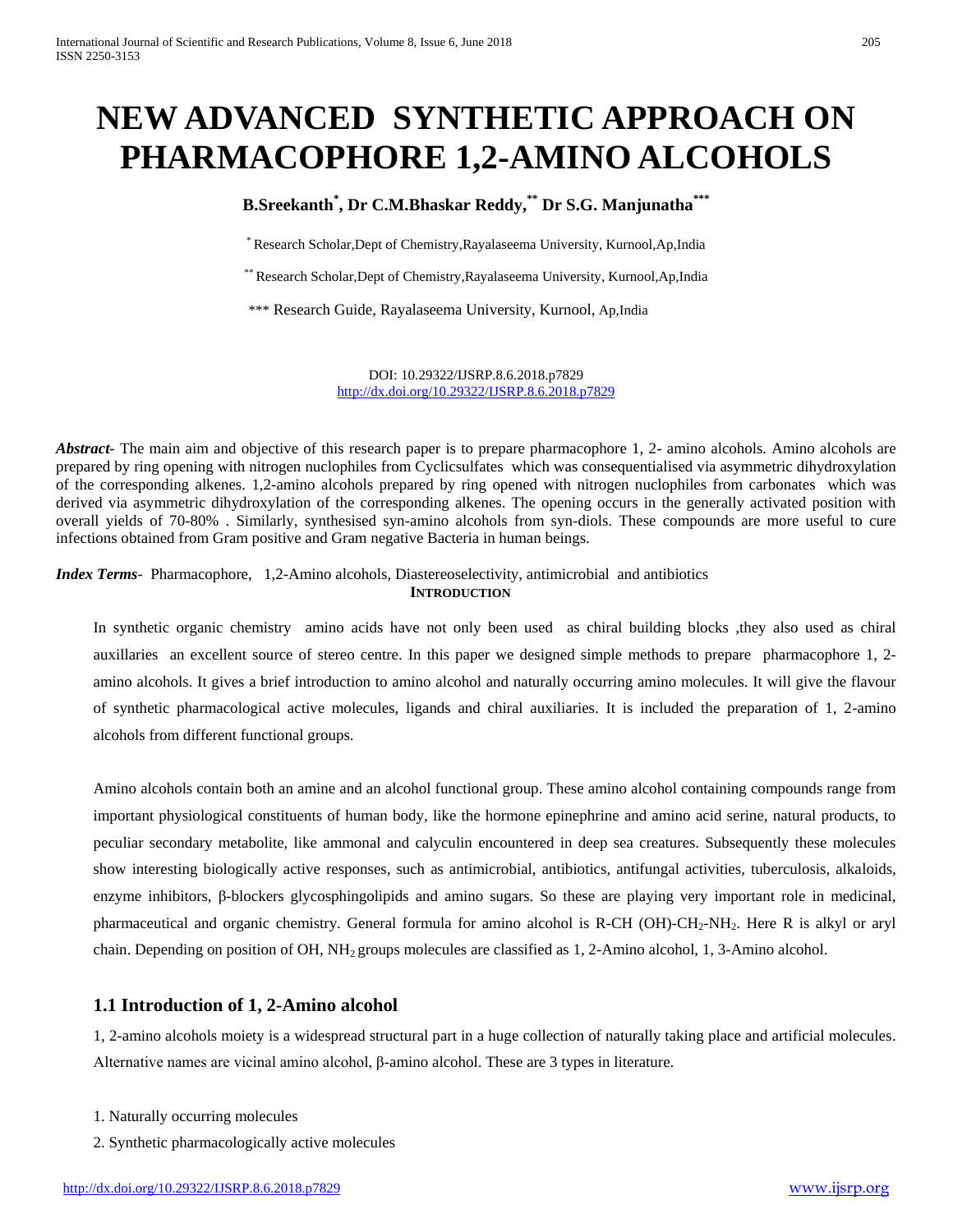3. Chiral catalysts and auxiliaries

## **1.1.1 Naturally occurring molecules**

Naturally occurring hydroxy amino acids have an amino alcohol group. Examples, Serine (1) and threonine (2) are both biologically important, useful for chiral pool<sup>1</sup>. Similar well-known examples are shown in below Figure-1. This group is a part of bestatin<sup>2</sup> synthesis. Bestatin (3) contains a syn-α -hydroxy-β-amino acid, act as amino peptidase inhibitor exhibits, shows immune modulatory action  $3,4$  and also is used for cancer chemotherapy.<sup>5</sup> Second example is the lactone AI-77-B (4)<sup>6-10</sup>, which is naturally isolated from the culture broth of bacillus pumilus. It is synthesized from lactone and diacid side chain in laboratory, structurally unique molecule and shows gastro protective activity. Many synthetic methods have been reported<sup>11-13</sup> in literature.



## Fig-1: Hydroxy amino acids

Naturally occurring a large number of lipids and similar molecules contains 1,2-amino alcohol moiety (Fig.2). One of the example, sphingosine  $(5)^{14}$ , it is a bio molecule and important in cell signaling.<sup>15</sup> Myriocin (6) is one of the example for structurally similar to lipids.<sup>16,17</sup> It contains more than one acid group and amino alcohol group, which are isolated from the thermophilic ascomycete M. Albomyces. It is act as potent immunostimulatory agents.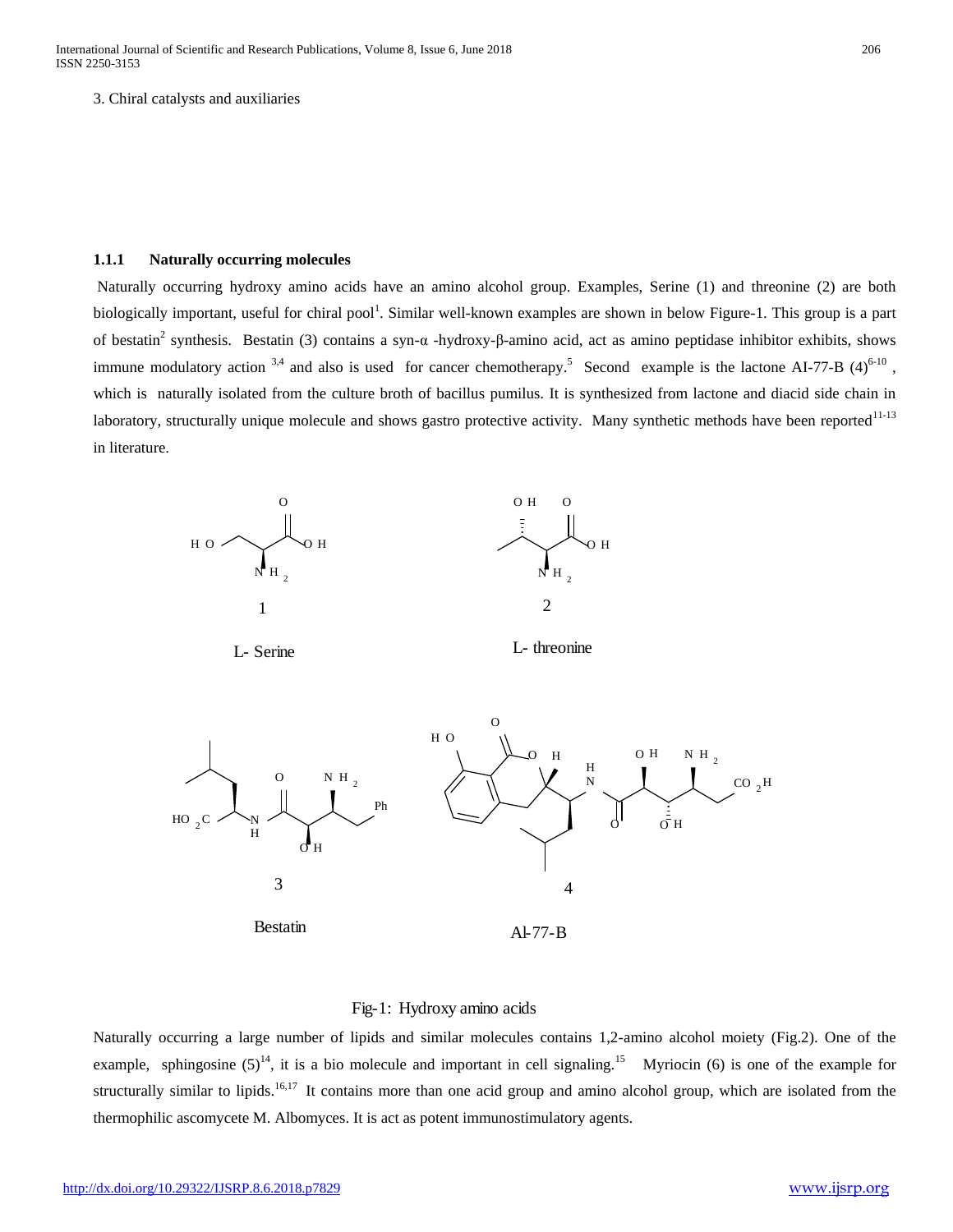

Fig 2: Lipids

Sugars (Fig. 3) another class of molecules containing the 1, 2-amino alcohol, which **are components of larger molecules either aglycones or other sugars.** Daunomycinis (7) one member of a great category of glycosylated anthracycline natural products.<sup>18</sup> It **is prepared from aglycone daunomycinone is glycosylated with the sugar daunosamine .**

Sugar portion of glycosylated natural products is necessary for biological activity.One more example is ElsamicinA (8), which is one more replica of a polycyclic aromatic aglycon linked to an amino substituted sugar.<sup>19-21</sup> It will act as an antitumor antibiotic and presence of sugar group, improve the biological activity and water solubility of the antibiotic. Neomycin B (9) is one member of a big group of amino glycoside antibiotics. These used for the treatment of Gram negative and Gram-positive bacteria infections.<sup>22</sup>



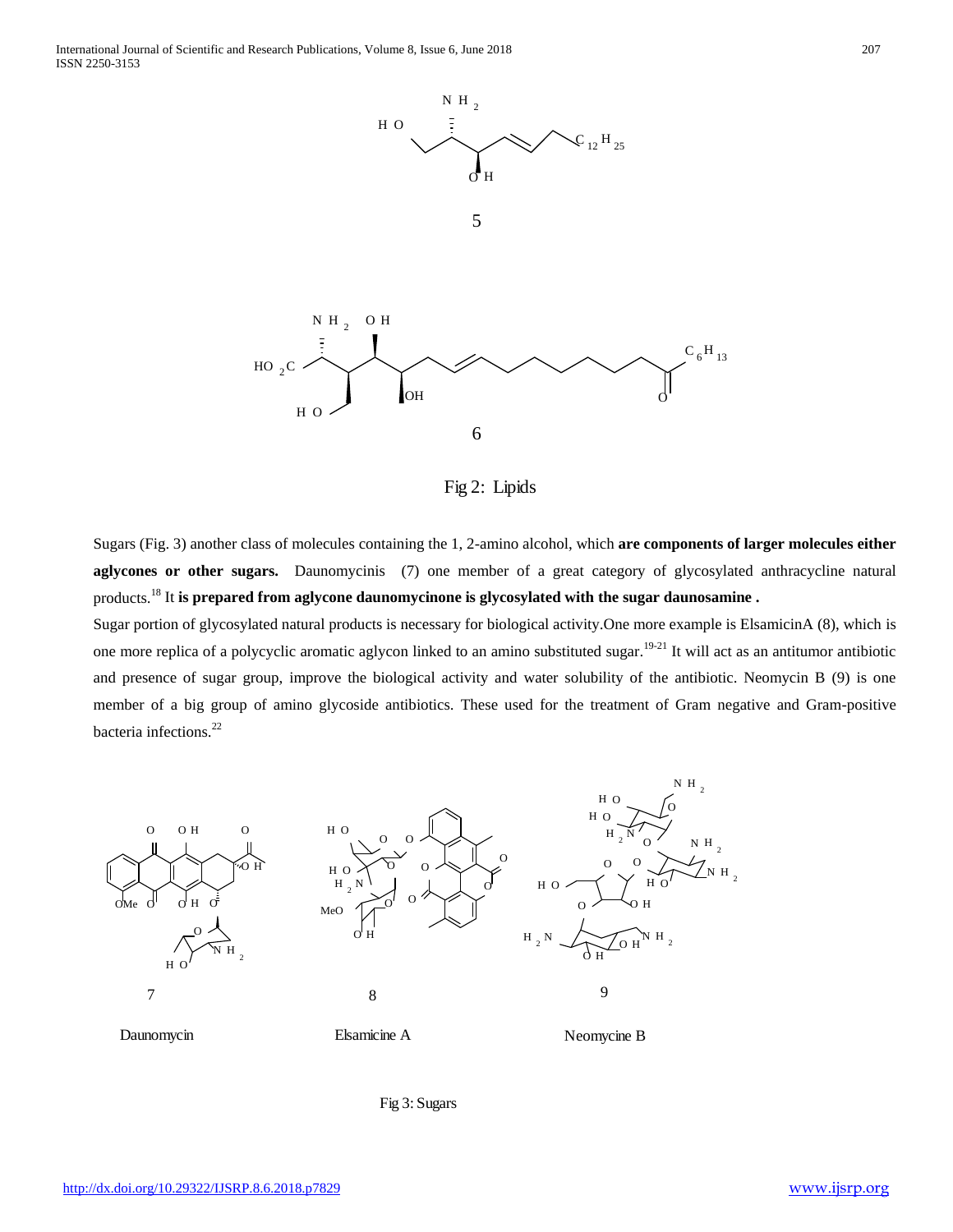Naturally isolated variety of amino alcohols contained molecules show a wide range of biological activities. So this created very much interest to pharmaceutical industries to synthesis of molecules.

## **1.1.2 Synthetic pharmacologically active molecules**

The skeleton of the type 10 (Fige-4), is particularly interesting in biologically active pharmaceutical compounds, which are easily available via one-pot multi component reaction process. Compounds such as Propranolol (11) are used as selective dopamine D4 receptor antagonists.<sup>23</sup> Some amino alcohol derivatives 12 prove to be useful as antagonists of the calcium receptor I that inhibits parathyroid hormone secretagogues<sup>24</sup>, other compounds such as Practolol (13), Celiprolol hydrochloride (14), Salbutamol (15) and Metoprolol (16) are the drugs belonging to the class of Arloxypropanolamine (10) useful as βblocker.25, 26



Fig 4: Pharmacologically active molecules

#### **1.1.3 Ligands and chiral auxiliaries**

Many enantiomerically pure amino alcohols used as Ligands or chiral auxiliaries (Fig.  $5)^{27,28}$  `Evans auxiliaries' (17) <sup>29</sup> is the good examples for it. These amino alcohols synthesized from oxazolidinones. Prepared oxaborolidines (18) from proline. It is specially used for the asymmetric reductions of carbonyl compounds.<sup>30</sup> The ephedrine derivative (19) used as a chiral proton, reduce to deracemizean enolate.<sup>31</sup> Largely amino alcohols used as ligands or chiral auxiliaries are extracted from natural sources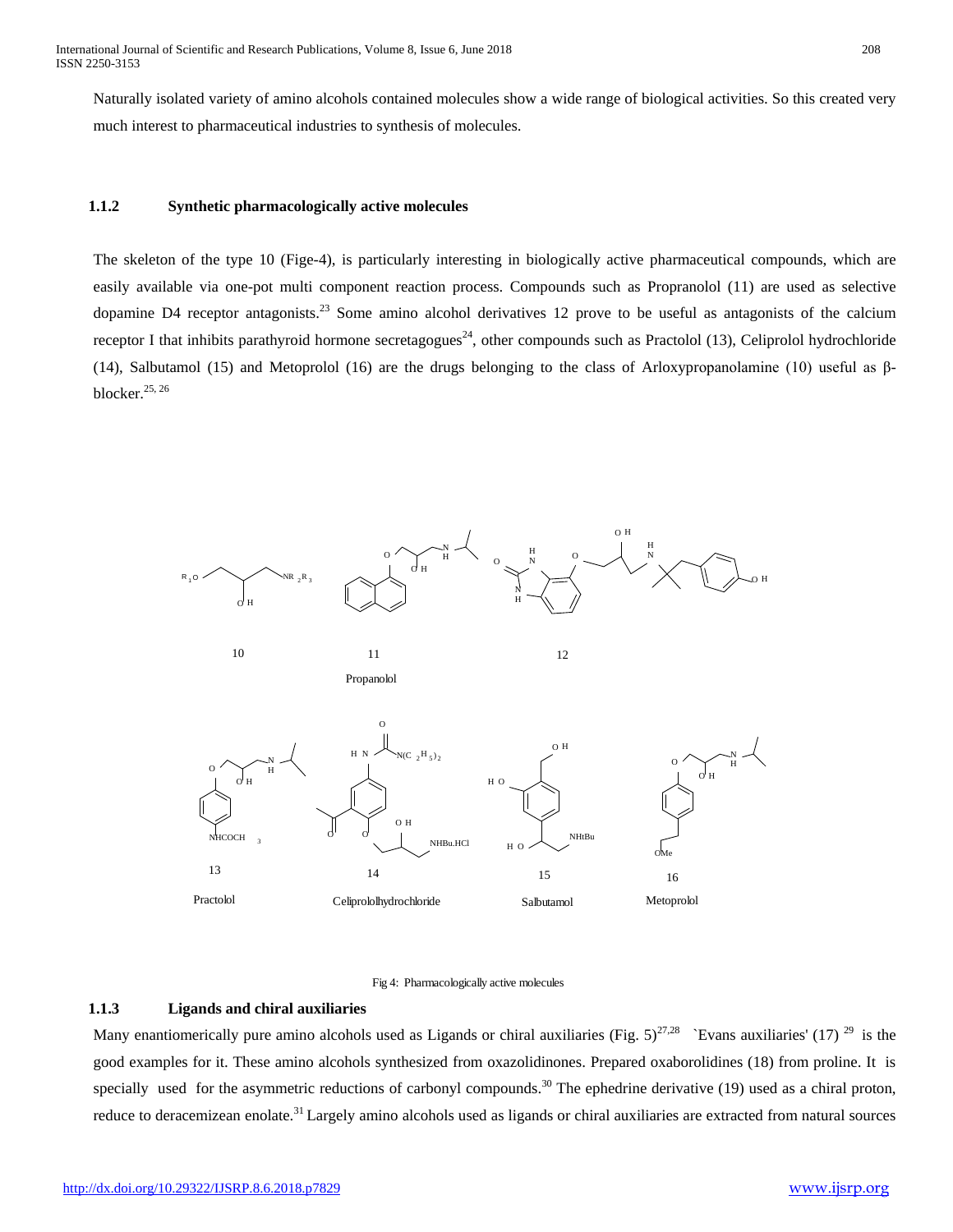such as amino acids. These are generally customized to improve their chelating capability or improve their steric overcrowding effects.



#### **I. EXPERIMENTAL**

# **1.2 Previous artificial routes**

In literature, there are large numbers of synthetic routes available for the synthesis of 1, 2-aminoalcohols. We cannot be present every method in this review, but we will present several examples based on generalised method to prepare the amino alcohols with the inherent limitation of accessible targets.

The disconnection approach of amino alcohols classified three types.

- 1. Coupling reactions
- 2. Amino hydroxylation
- 3. Addition of one heteroatom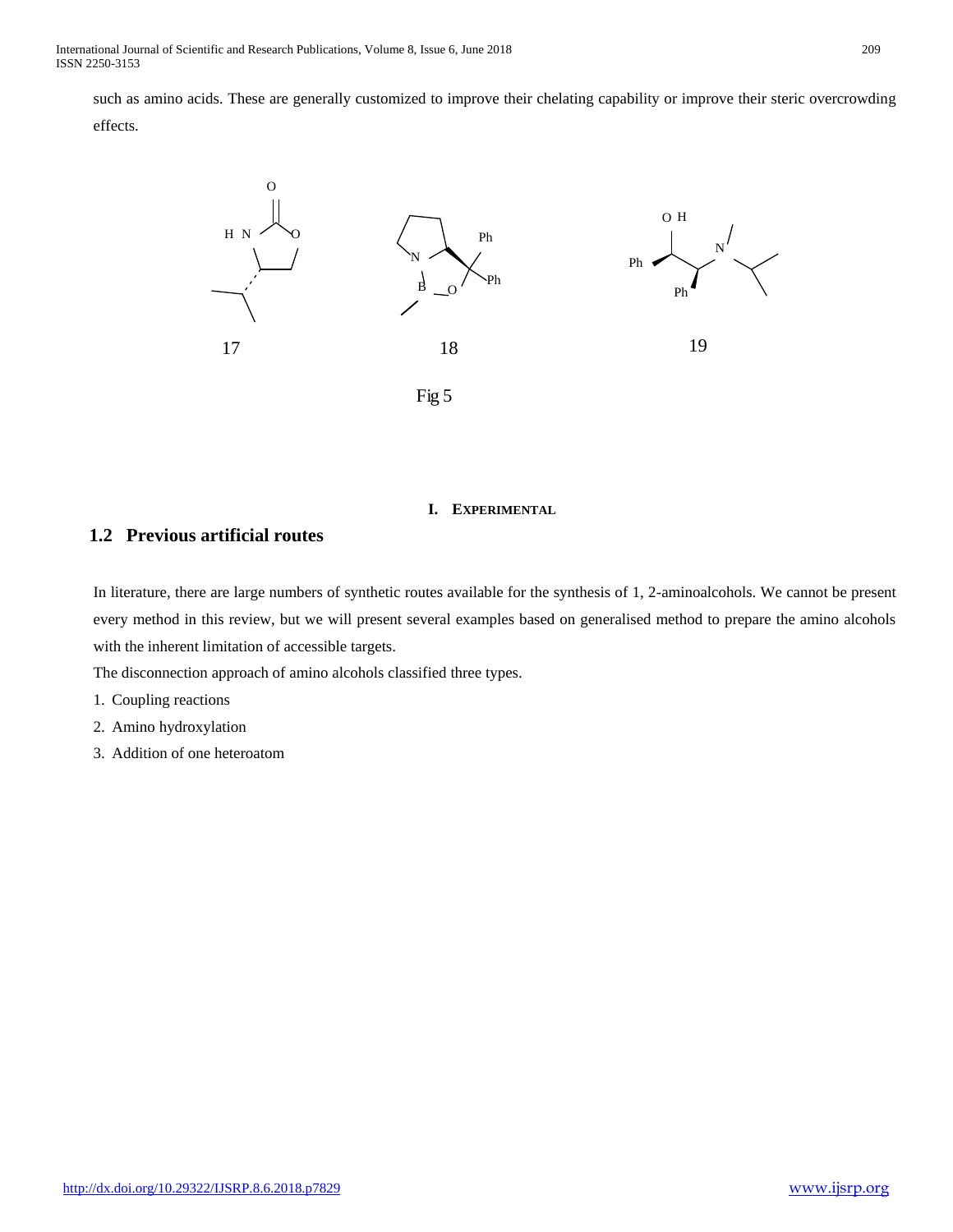

Fig 6: General disconnections for the synthesis of 1,2-amino alcohol

#### **1.2.1. Coupling reactions**

Mainly efficient synthesis of amino alcohols should be the combination of one molecule containing oxygen functionality and other nitrogen functionality of molecules. Newly two stereo centers are generated at the same time; both enantio and diastereoselectivity have to be restricted. The approach is normally restricted by the structural anxiety on the substrates, in position to get prominent selectivity. Amino alcohols with elevated enantioselectivity<sup>32</sup> obtained by neclophilic addition to imines. Syn /Anti (isomer) major isomer ((Scheme 1)<sup>33</sup> formation will be fix by enolate in the addition of  $\alpha$ -alkoxyenolates to aldimines. Jorgensen explained a proline-catalyzed  $\alpha$ -amination of ketones using an azodicarboxylate as the nitrogen supply in current testimony. α-hydrazino ketones obtained with good enantio selectivities, and can be further plagiaristic into syn- or antiamino alcohols by chronological reduction steps.<sup>34</sup>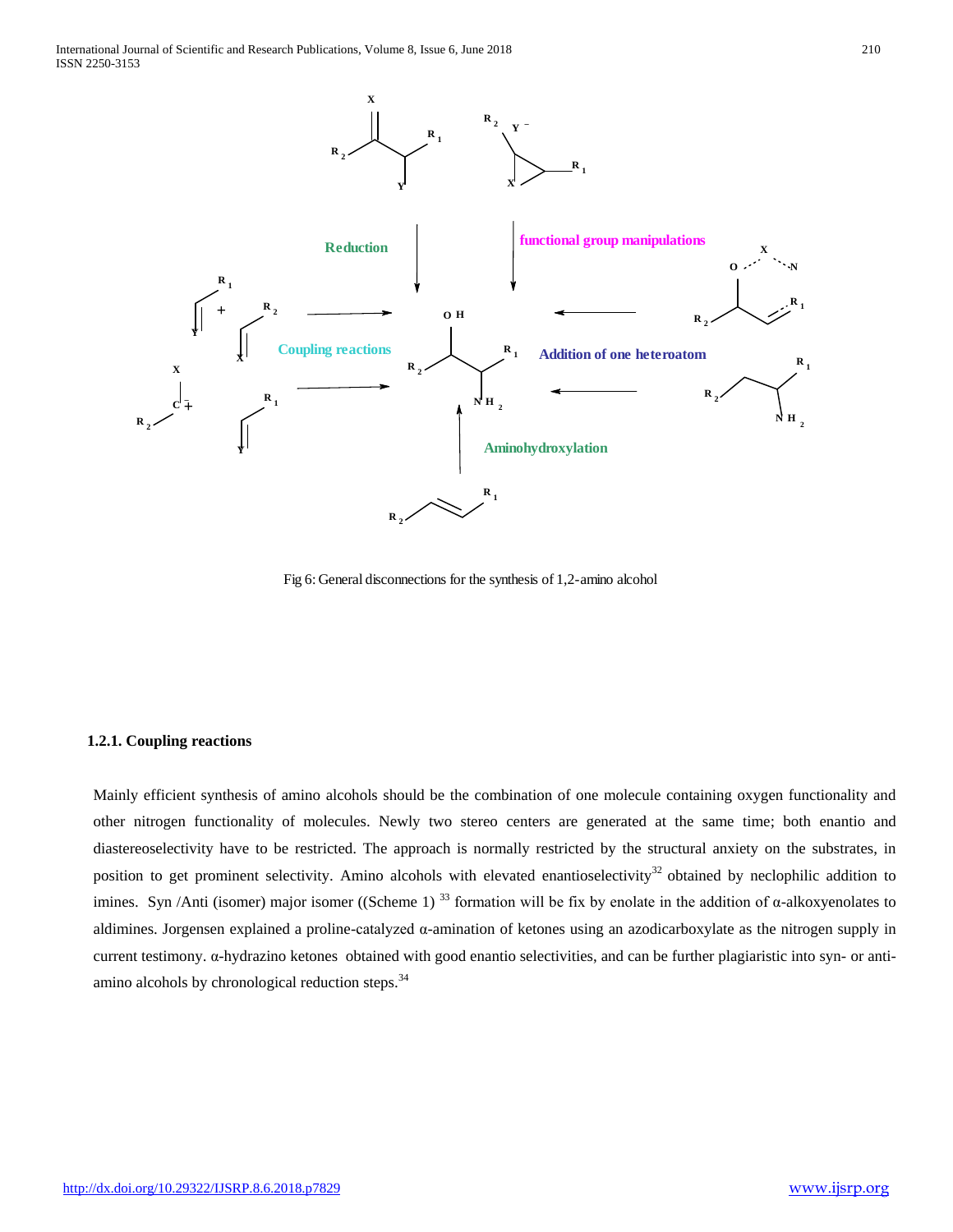International Journal of Scientific and Research Publications, Volume 8, Issue 6, June 2018 211 ISSN 2250-3153



Scheme 1: Nuclophilic addition to an imine

Good diastereoselectivity of molecule generated by using chiral molecule in the addition of organ metallic nucleophiles to αaminocarbonyls, resulting from chiral amino acids (Scheme 2).<sup>35</sup> The asymmetric orientation get in the reaction can be explained by means of the Felkin-Anh non-che molation control model. Disadvantage of this method is the stability evils of αamino carbonyls and occasionally reasonable diastereoselectivity attained.<sup>36</sup>





#### **1.2.2 Amino hydroxylation**

Sharpless has developed new osmium-catalyzed asymmetric amino hydroxylation process exemplified by the synthesis of the enantiomers of taxol side chain (28 and 29) from methylcinnamate (27) showed in the scheme-3. This method is direct approach for synthesis of asymmetric amino hydroxylation of alkenes, in which employed the similar oxidant and ligand method. α, β-Unsaturated esters and phosphonates are the most excellent substrates used for reaction, which convey syn-amino alcohols with high enantio selectivities but frequently with reasonable yields showed in below scheme <sup>37</sup>.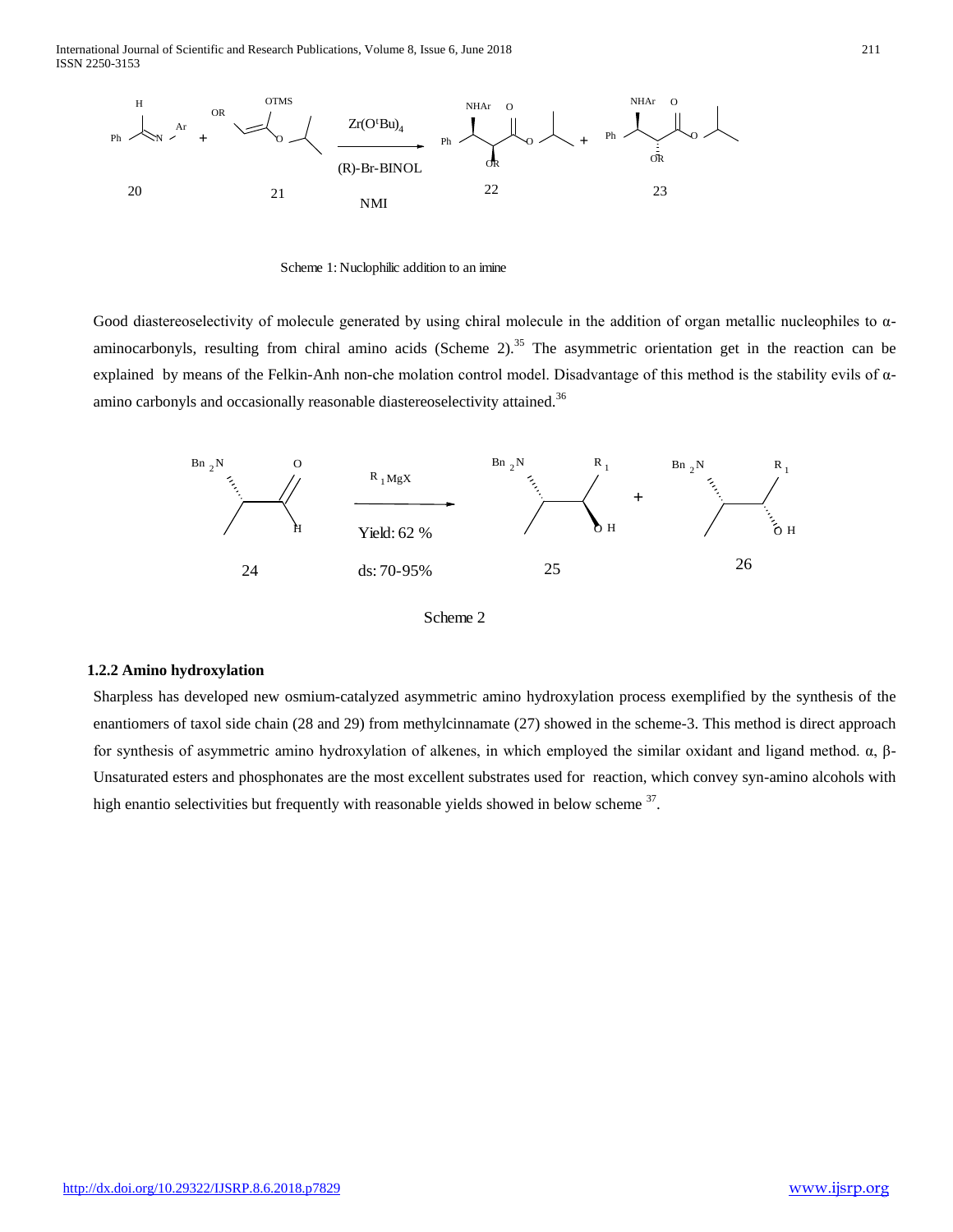

Scheme 3: Sharpless asymmetrc aminohydroxylation

The extremely diastereoselective conjugate adding of lithium N-benzyl-N-α-methylbenzylamide with enoate acceptors, and the electrophilic hydroxylation of the resultant β-amino enolates with (camphorsulfonyl)oxaziridine, is identified as a direct and general strategy for the asym synthesis of homochiral β-amino-α-hydroxy acids and their derivatives described by Dave.<sup>38</sup> In this reaction order, a chiral amide anion reacted to an  $\alpha$ , β-unsaturated ester. The ensuing enolate ensnared with an oxygen electrophile to yield the anti-amino alcohol with outstanding diastereoselectivity (Scheme 4).



Scheme 4: Aminohydroxylation

The above mentioned methods have limited substrate and functional group forbearance, which can be typified by the amino hydroxylation of cyclohexane. The matching syn amino alcohol was got with fewer yields with poor enantioselectivity.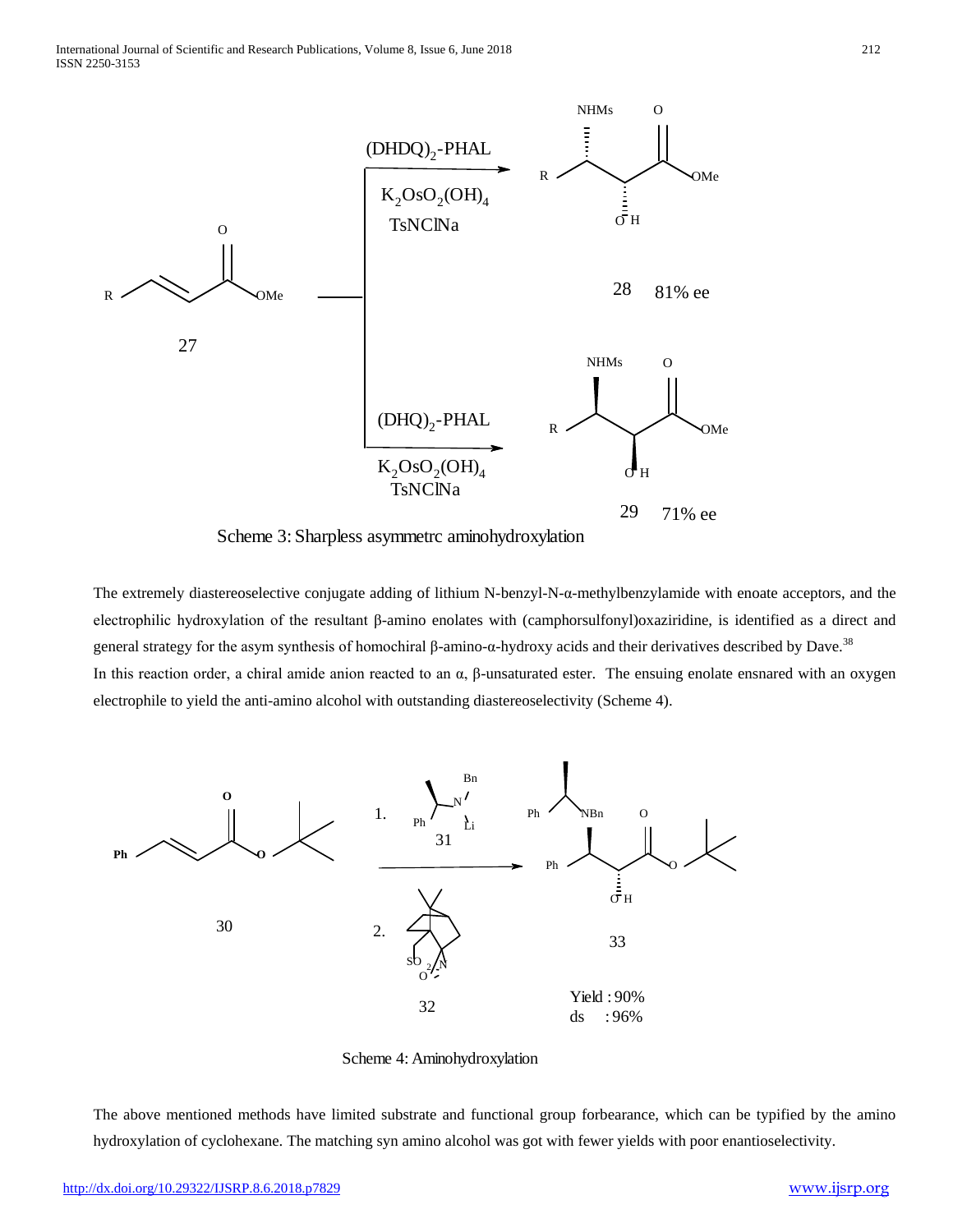## **1.2.3 Addition of one heteroatom**

This approach is infrequently engaged, even though a few examples are present. Chiralauxiliaries are not used in these reactions; in its place the occupant heteroatoms express the nucleophile. The intramolecular addition of an acyloxynitrene to an olefin is an meandering artificial route to amino alcohols via oxazolidinones (Scheme 5).<sup>39</sup> The reaction string starts by formation of an azidoformate from the harmonized allylic alcohol. Thermolyses of this group give abicyclic aziridine, which can be ring-opened to the resultant oxazolidinone.



The consequent trimmings of oxygen nucleophiles to nitrogen holding molecules are infrequently tried. In the oxa-Michael addition reaction, N-formylnorephedrine added to nitro alkenes, resulted anti-amino alcohols a with excellent selectivities in a four step process (Scheme  $6$ ).<sup>40</sup>

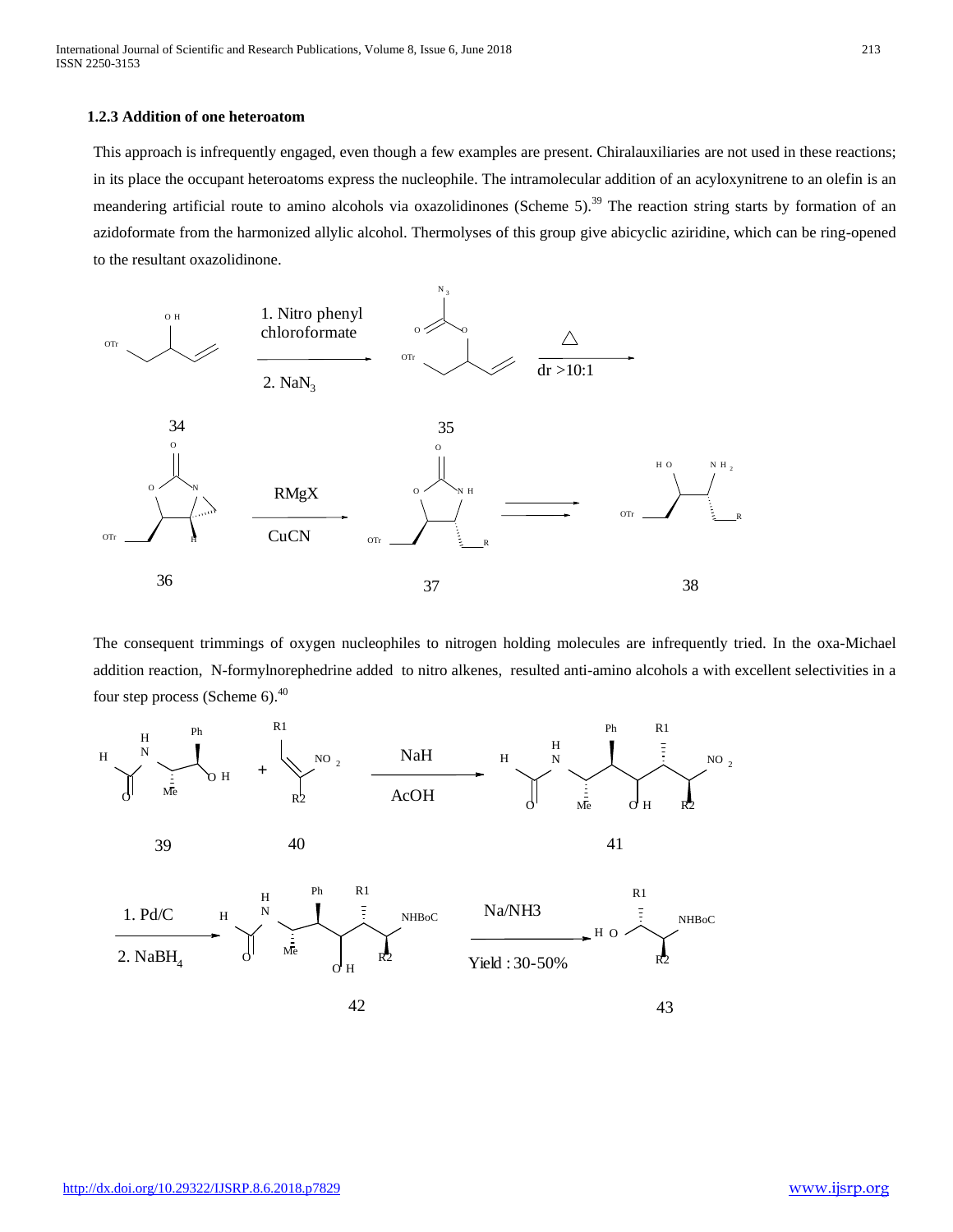#### **II. RESULT &DISCUSSION**

In this paper, a brief assessment on amino alcohol has been offered. Amino alcohols are essential structural moiety present in naturally taking place hydroxyl amino acids like molecules, Lipids and lipid-like Sphingosine, Myrocin molecules which are show signs of immune modulatory activity, gastro defensive activity, and immune stimulatory agents. So it is used clinically as an adjuvant in cancer chemotherapy. Another class of amino alcohol moiety molecules containing sugars are Daunomycin, ElsamicinA, Neomycin B used for Gram negative and Gram-positive bacteria infections. Amino alcohol moiety molecules enclosed man-made pharmacologically active molecules are propranolol, practolol, celiprololhydrochloride, salbutamol, metaprolol are for prove to be useful as antagonists of the calcium receptor I that inhibits parathyroid hormone secretagogues and as β-blocker. A figure of chiral reagents utilize enantiomerically pure amino alcohols as ligands or chiral auxiliaries like Evans auxiliaries', ephedrine derivatives.

A dissimilar type of molecules hold the amino alcohol moiety has been isolated from the natural source, synthesized in pharmaceutical chemistry and used as ligands, chiral auxiliaries. These molecules contain a wide variety of genetic activities. It is the fascinating biological activity as well as the structural complexity of these molecules that have piqued the interest of synthetic molecule chemists and fuelled extensive efforts to build up techniques for the preparation of amino alcohols.

During last 20 years, a numeral of investigate sets have reported a number of synthetic approaches to these 1,2-amino alcohols. Previous synthetic approaches to these 1,2-amino alcohols have been discussed by as long as four complete schemes..

Even though mentioned paths would give the 1,2-amino alcohols in judicious to low yield, a number of confront and some disadvantages still exist, such as tedious reaction conditions, poor regio-selectivity, over alkylation, involvement of energetic intermediates (azides), toxic reagents (hydrazine for phthalimide deprotection), requirement of an additional step for deprotection, and in some cases unsatisfactory selectivity, usage of costly reagents/intermediates, poisonous reagents, the poor stability, and multistep sequences. Therefore it became quite pertinent to develop efficient route for the synthesis of 1, 2-amino alcohols.

#### **CONCLUSION**

This research Paper aim is to prepare synthetic organic compounds like Daunomycin, ElsamicinA, Neomycin B used for Gram negative and Gram-positive bacteria infections. Amino alcohol moiety molecules enclosed man-made pharmacologically active molecules are propranolol, practolol, celiprololhydrochloride, salbutamol, metaprolol are for prove to be useful as antagonists of the calcium receptor I that inhibits parathyroid hormone secretagogues.

#### **ACKNOWLEDGMENT**

The authors are thankful to the management of AstraZeneca india Pvt Ltd ( Bangalore) for providing necessary facilities for this research work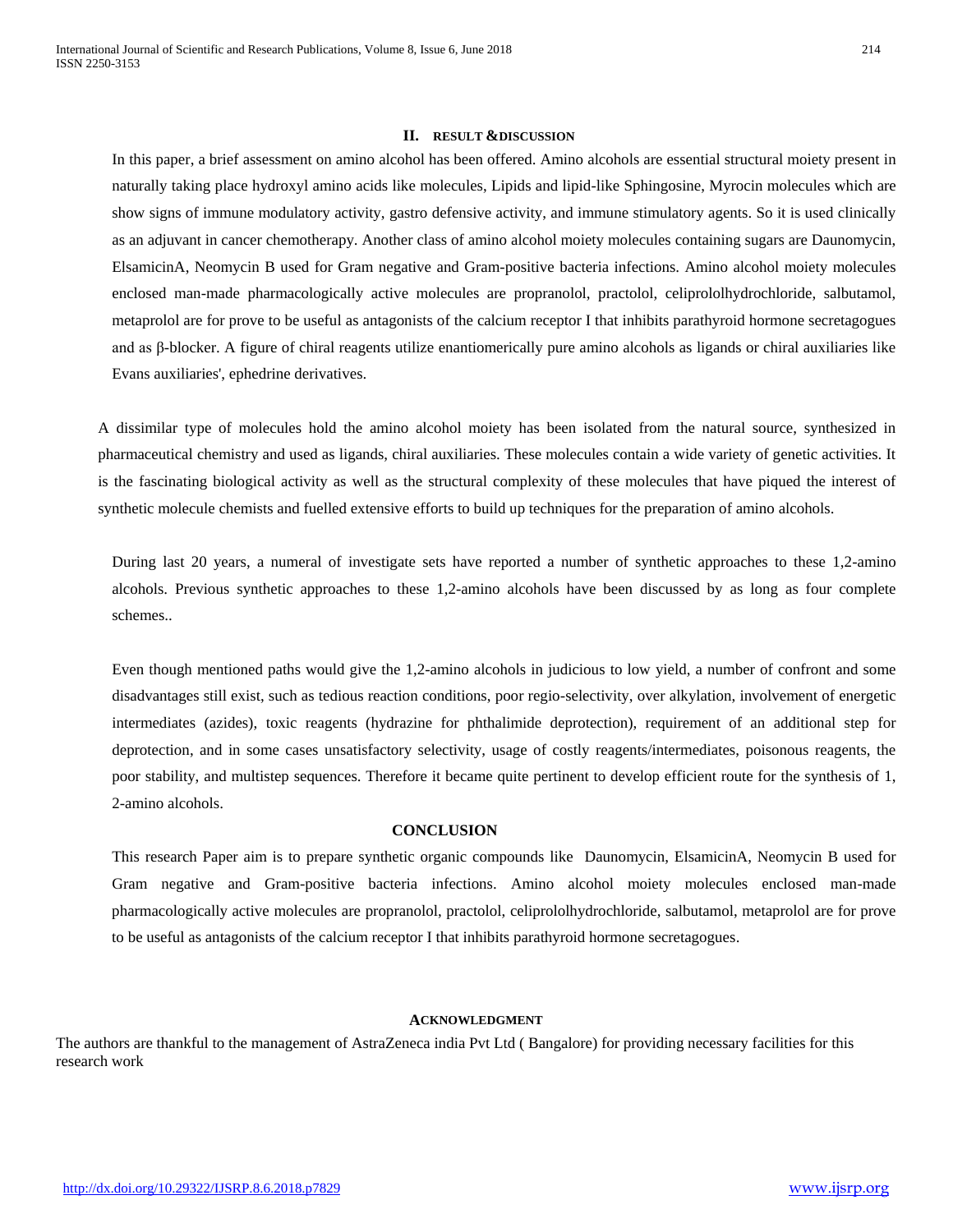#### **REFERENCES**

- [1] Coppola, G. M.; Schuster, H. F. Asymmetric Synthesis.Construction of Chiral Molecules Using Amino Acids, Wiley: New York, **1987.**
- [2] Bergmeier, S. C.; Stanchina, D. M. *J. Org. Chem.* **1999**, *64*, 2852.
- [3] Umezawa, H.; Aoyagi, T.; Suda, H.; Hamada, M.; Takeuchi, *T. J. Antibiot*. **1976**, *29*, 97.
- [4] Nakamura, H.; Suda, H.; Takita, T.; Auyagi, T.; Umezawa, H.; Iitaka, Y. Y. *Antibiot*. **1976,** 29, 102.
- [5] Ino, K.; Goto, S.; Nomura, S.; Isobe, K.-I.; Nawa, A.; Okamoto, T.; Tomoda, Y. *Anticancer Res.* **1995**, *15*, 2081.
- [6] Shimojima, Y.; Shirai, T.; Baba, T.; Hayashi, H. *J. Med. Chem*. **1985**, *28*, 3.
- [7] Shimojima, Y.; Hayashi, H.; Ooka, T.; Shibukawa, M.; Iitaka, Y. *Tetrahedron* **1984**, *40,* 2519.
- [8] Shimojima, Y.; Hayashi, H. *J. Med. Chem.* **1983**, *26,* 1370.
- [9] Shimojima, Y.; Hayashi, H.; Ooka, T.; Shibukawa, M.; Iitaka, Y. *Tetrahedron Lett*. **1982**, *23*, 5435.
- [10] Shimojima, Y.; Hayashi, H.; Ooka, T.; Shibukawa, M. Agric. *Biol. Chem*. **1982**, *46*, 1823.
- [11] Kotsuki, H.; Araki, T.; Miyazaki, A.; Iwasaki, M.; Datta, P. K. *Org. Lett*. **1999**, 1, 499.
- [12] Shinozaki, K.; Mizuno, K.; Wakamatsu, H.; Masaki, Y. *Chem. Pharm. Bull*. **1996**, 44, 1823.
- [13] Ward, R. A.; Procter, G. *Tetrahedron* **1995**, *51*, 12301.
- [14] Koskinen, P. M.; Koskinen, A. M. P. *Synthesis* **1998,** 1075.
- [15] Hannun, Y. A.; Linardic, C. M. *Biochem. Biophys. Acta* **1993**, *1154*, 223.
- [16] Bagii, J. F.; Kluepfel, D.; St. Jacques, M. *J. Org. Chem*. **1973**, *38*, 1253.
- [17] Kluepfel, D.; Bagli, J.; Baker, H.; Charest, M. P.; Kudelski, A.; Sehgal, S. N.; Vezina, C. J. *Antibiot*. **1972**, *25*, 109.
- [18] Lown, W. Anthracycline and Anthracendione-Based Anticancer Agents, Elsevier: Amsterdam, **1988**.
- [19] Beisler, J. A. *Prog. Med. Chem.* **1982**, *19*, 242.
- [20] Leach, B. E.; Calhoun, K. M.; Johnson, L. E.; Teeters, C. M.; Jackson, W. G. *J. Am. Chem. Soc.* **1953,** *75,* 4011.
- [21] Sugawara, H.; Tsunakawa, M.; Konishi, M.; Kawaguchi, H.; Krishnan, B.; Cun-heng, H.; Clardy, J. *J. Org. Chem.* **1987**, *52,* 996.
- [22] Wright, G. D.; Berghuis, A. M.; Mobashery, S. Aminoglycoside Antibiotics: Structures, Functions and Resistance. *Resolving the Antibiotic Paradox*; Rosen, S. D., Mobashery, S., Eds.; Kluwer Academic/Plenum: New York, **1998**, p 27
- [23] Wright, J. L., Gregory, T. F., Heffner, T. G., Mackenzie, R. G., Pugsley, T. A., Meulen, S. V.,and Wise, L. D. Discovery of selective dopamine d4 receptor antagonists: 1-aryloxy-3-(4-aryloxypiperidinyl)-2-propanols. *Bioorg. Med. Chem.,* **1977**, *7*, 1377-1380.
- [24] Marquis, R. W., Lago, A. M., Callahan, J. F., Lee-Trout, R. E., Gowen, M., DelMar, E. G., Van-Wagenen, B. C., Logan, S., Shimizu, S., Fox, J., Nemeth, E. F., Yang, Z., Roethke, T.,Smith, B. R., Ward, K. W., Lee, J., Keenan, R. M., and Bhatnagar, P. Antagonists of the calcium receptor I. Amino alcohol-based parathyroid hormone secretagogues. *J. Med.Chem*., **2009** *52*, 3982-3993.
- [25] Apparu, M., Tiba, Y. B., Leo, P., Hamman, S., and Coulombeau, C. Determination of the enantiomeric purity and the configuration of â-amino alcohols using (R)-2-fluorophenylacetic acid (AFPA) and fluorine-19 NMR: application to â-blockers. *Tetrahedron Asymmetry*, **2000**, *11*, 2885-2898.
- [26] Joshi, R. A., Gurjar, M. K., and Tripathy, N. K. A new and improved process for celiprolol hydrochloride. *Org. Process Res. Dev.,* **2001** *5*, 176-178.
- [27] Ager, D. J.; Prakash, I.; Schaad, D. R. *Chem. Rev*. **1996**, *96*,835.
- [28] Studer, A. *Synthesis* **1996**, 793.
- [29] Ager, D. J.; Prakash, I.; Schaad, D. R. Aldrichim. *Acta* ,**1997**,*30*, 3.
- [30] Parker, K. A.; Ledeboer, M. *W. J. Org. Chem.* **1996,** *61*, 3214.
- [31] Fehr, C.; Galindo, *J. Angew. Chem., Int. Ed. Engl*. **1994**, *33*, 1888.
- [32] (a) Hattori, K.; Yamamoto, H. *Tetrahedron* **1994**, *50*, 2785-2792 (b) Tanaka, Y.; Taniguchi, N.; Uemura, M. *Org.Lett* **2002,** *4***,** 835-838
- [33] Kobayashi, S.; Ishitani, H.; Ueno, M. *J. Am. Chem. Soc.* **1998**, *120*, 431-432.
- [34] Kumaragurubaran, N.; Juhl, K.; Zhuang, W.; Bøgevig, A.; Jørgensen, K. A. *J. Am. Chem. Soc.* **2002**, *124*, 6254-6255
- [35] Reetz, M. T. *Angew. Chem. Int. Ed. Engl.* **1991**, *30*, 1531-1546.
- [36] Veeresha, G.; Datta, A. *Tetrahedron Lett.* **1997**, *38*, 5223-5224.
- [37] (a) Li, G.; Chang, H.-T.; Sharpless, B. K. *Angew. Chem. Int. Ed. Engl*. **1996**, *35*, 451. (b) O'Brien, P. *Angew. Chem. Int. Ed. Engl*. **1999**, *38*, 326-329.
- [38] Bunnage, M. E.; Chernega, A. N.; Davies, S. G.; Goodwin, C. *J. J. Chem. Soc., Perkin Trans 1.* **1994**, 2373-2384.
- [39] Bergmeier, S. C.; Stanchina, D. M. *J. Org. Chem.* **1997**, *62*, 4449-4456.
- [40] Berner, O. M.; Tedeschi, L.; Enders, D. *Eur. J. Org. Chem.* **2002**, 1877-1894.
- [41] Hoffman, R. V.; Maslouh, N.; Cervantes-Lee, F. *J. Org. Chem.* **2002**, *67*, 1045-1056.
- [42] (a) Lohray, B. B.; Gao, Y.; Sharpless, K. B. *Tetrahedron Lett*. **1989**, 30, 2623-2626.